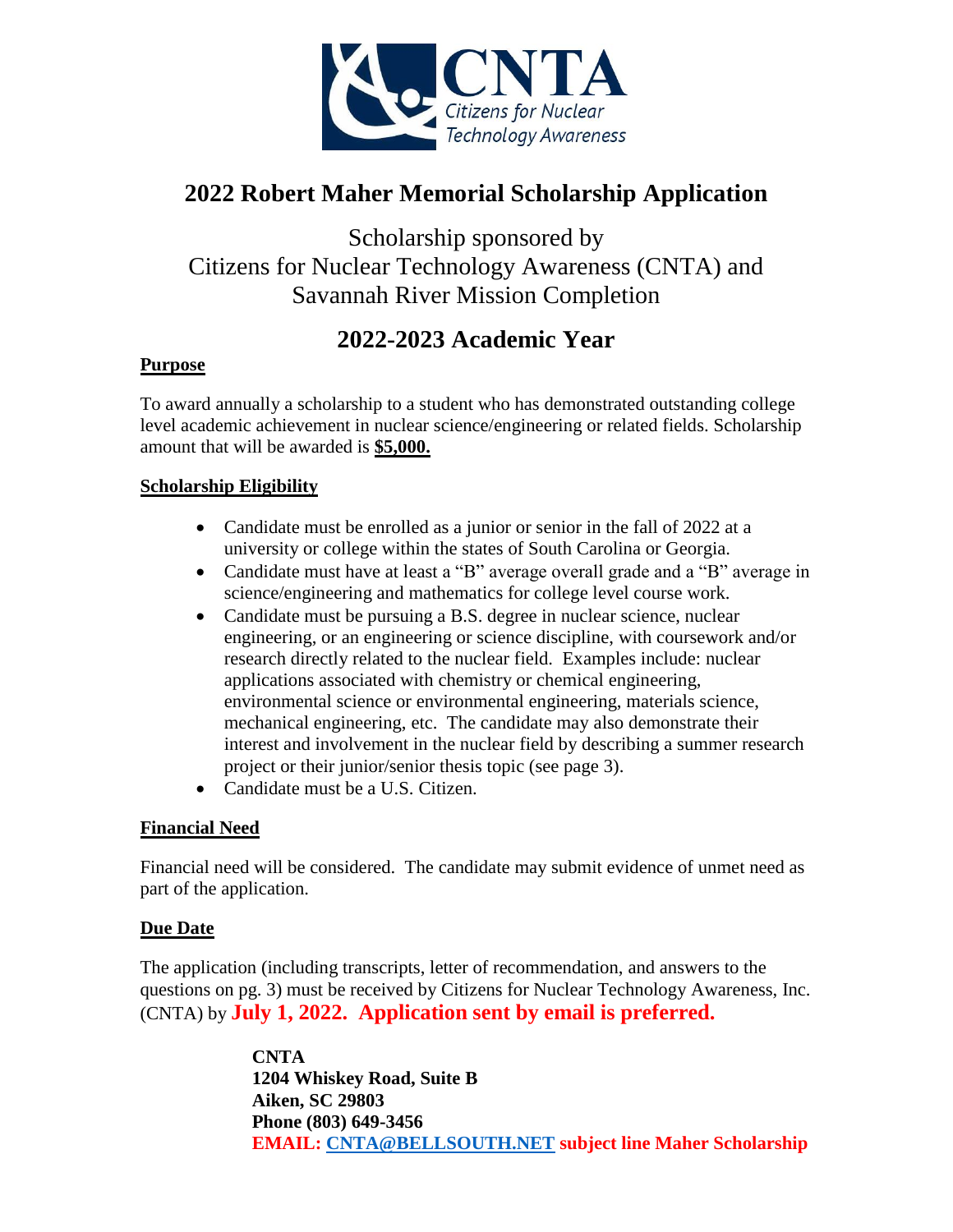# **CNTA** - **Savannah River Mission Completion Maher Scholarship Application - Page 2**

(Please Print or Type)

| <b>Street Address</b><br>City<br>Phone #<br>Date of Birth: $\frac{\sqrt{1-\frac{1}{2}}}{\sqrt{1-\frac{1}{2}}}$<br>Month/day/year                                                             | <b>State</b><br>Email<br>Sex:<br>$( )$ Male | Zip<br>$( )$ Female   |
|----------------------------------------------------------------------------------------------------------------------------------------------------------------------------------------------|---------------------------------------------|-----------------------|
|                                                                                                                                                                                              |                                             |                       |
|                                                                                                                                                                                              |                                             |                       |
|                                                                                                                                                                                              |                                             |                       |
|                                                                                                                                                                                              |                                             |                       |
| Fall 2021 Enrollment Classification: () Junior () Senior<br>Current overall GPA: _____________*                                                                                              |                                             |                       |
| Current GPA for science/engineering/mathematics courses: _______________________<br>* Copies of transcripts from any institution of higher education you attended<br>must be attached.       |                                             | ∗                     |
|                                                                                                                                                                                              |                                             |                       |
|                                                                                                                                                                                              |                                             |                       |
| Do you wish unmet financial need to be considered?<br>(*Please attach any copies of financial forms submitted to your college or university only.<br>Other evidence will not be considered.) | $( )$ Yes                                   | ( )<br>N <sub>0</sub> |
| List any awards and honors pertinent to this application (or attach resume that includes<br>these awards/honors):                                                                            |                                             |                       |